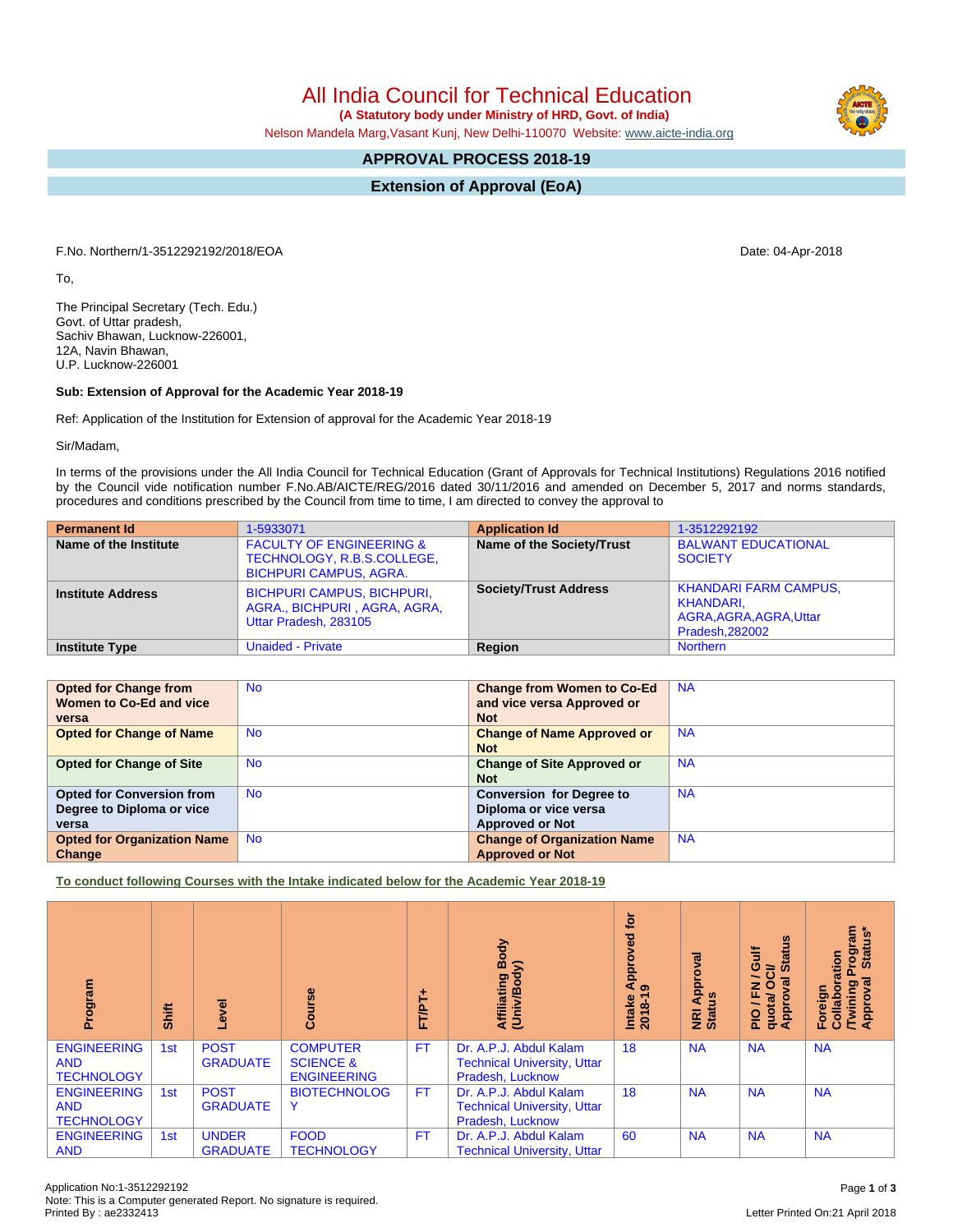| <b>TECHNOLOGY</b>  |     |                 |                          |           | Pradesh, Lucknow                   |    |           |           |           |
|--------------------|-----|-----------------|--------------------------|-----------|------------------------------------|----|-----------|-----------|-----------|
| <b>ENGINEERING</b> | 1st | <b>UNDER</b>    | <b>CHEMICAL</b>          | <b>FT</b> | Dr. A.P.J. Abdul Kalam             | 60 | <b>NA</b> | <b>NA</b> | <b>NA</b> |
| <b>AND</b>         |     | <b>GRADUATE</b> | <b>ENGINEERING</b>       |           | <b>Technical University, Uttar</b> |    |           |           |           |
| <b>TECHNOLOGY</b>  |     |                 |                          |           | Pradesh, Lucknow                   |    |           |           |           |
| <b>ENGINEERING</b> | 1st | <b>UNDER</b>    | <b>MECHANICAL</b>        | <b>FT</b> | Dr. A.P.J. Abdul Kalam             | 60 | <b>NA</b> | <b>NA</b> | <b>NA</b> |
| <b>AND</b>         |     | <b>GRADUATE</b> | <b>ENGINEERING</b>       |           | <b>Technical University, Uttar</b> |    |           |           |           |
| <b>TECHNOLOGY</b>  |     |                 |                          |           | Pradesh, Lucknow                   |    |           |           |           |
| <b>ENGINEERING</b> | 1st | <b>UNDER</b>    | <b>BIOTECHNOLOG</b>      | FT.       | Dr. A.P.J. Abdul Kalam             | 60 | <b>NA</b> | <b>NA</b> | <b>NA</b> |
| <b>AND</b>         |     | <b>GRADUATE</b> | Y                        |           | <b>Technical University, Uttar</b> |    |           |           |           |
| <b>TECHNOLOGY</b>  |     |                 |                          |           | Pradesh, Lucknow                   |    |           |           |           |
| <b>ENGINEERING</b> | 1st | <b>POST</b>     | <b>FOOD</b>              | <b>FT</b> | Dr. A.P.J. Abdul Kalam             | 18 | <b>NA</b> | <b>NA</b> | <b>NA</b> |
| <b>AND</b>         |     | <b>GRADUATE</b> | <b>TECHNOLOGY</b>        |           | <b>Technical University, Uttar</b> |    |           |           |           |
| <b>TECHNOLOGY</b>  |     |                 |                          |           | Pradesh, Lucknow                   |    |           |           |           |
| <b>ENGINEERING</b> | 1st | <b>POST</b>     | <b>ELECTRONICS &amp;</b> | FT.       | Dr. A.P.J. Abdul Kalam             | 18 | <b>NA</b> | <b>NA</b> | <b>NA</b> |
| <b>AND</b>         |     | <b>GRADUATE</b> | <b>COMMUNICATION</b>     |           | <b>Technical University, Uttar</b> |    |           |           |           |
| <b>TECHNOLOGY</b>  |     |                 | <b>ENGG</b>              |           | Pradesh, Lucknow                   |    |           |           |           |
| <b>ENGINEERING</b> | 1st | <b>UNDER</b>    | <b>COMPUTER</b>          | FT.       | Dr. A.P.J. Abdul Kalam             | 90 | <b>NA</b> | <b>NA</b> | <b>NA</b> |
| <b>AND</b>         |     | <b>GRADUATE</b> | <b>SCIENCE AND</b>       |           | <b>Technical University, Uttar</b> |    |           |           |           |
| <b>TECHNOLOGY</b>  |     |                 | <b>ENGINEERING</b>       |           | Pradesh, Lucknow                   |    |           |           |           |
| <b>ENGINEERING</b> | 1st | <b>UNDER</b>    | <b>ELECTRONICS &amp;</b> | <b>FT</b> | Dr. A.P.J. Abdul Kalam             | 90 | <b>NA</b> | <b>NA</b> | <b>NA</b> |
| <b>AND</b>         |     | <b>GRADUATE</b> | <b>COMMUNICATION</b>     |           | <b>Technical University, Uttar</b> |    |           |           |           |
| <b>TECHNOLOGY</b>  |     |                 | <b>ENGG</b>              |           | Pradesh, Lucknow                   |    |           |           |           |
| <b>ENGINEERING</b> | 1st | <b>UNDER</b>    | <b>CIVIL</b>             | <b>FT</b> | Dr. A.P.J. Abdul Kalam             | 60 | <b>NA</b> | <b>NA</b> | <b>NA</b> |
| <b>AND</b>         |     | <b>GRADUATE</b> | <b>ENGINEERING</b>       |           | <b>Technical University, Uttar</b> |    |           |           |           |
| <b>TECHNOLOGY</b>  |     |                 |                          |           | Pradesh, Lucknow                   |    |           |           |           |
| <b>ENGINEERING</b> | 1st | <b>UNDER</b>    | <b>ELECTRICAL</b>        | <b>FT</b> | Dr. A.P.J. Abdul Kalam             | 60 | <b>NA</b> | <b>NA</b> | <b>NA</b> |
| <b>AND</b>         |     | <b>GRADUATE</b> | <b>ENGINEERING</b>       |           | <b>Technical University, Uttar</b> |    |           |           |           |
| <b>TECHNOLOGY</b>  |     |                 |                          |           | Pradesh, Lucknow                   |    |           |           |           |

+FT –Full Time,PT-Part Time

In case of any differences in content in this Computer generated Extension of Approval Letter, the content/information as approved by the Executive Council / General Council as available on the record of AICTE shall be final and binding.

Strict compliance of Anti-Ragging Regulation: - Approval is subject to strict compliance of provisions made in AICTE Regulation notified vide F. No. 37-3/Legal/AICTE/2009 dated July 1, 2009 for Prevention and Prohibition of Ragging in Technical Institutions. In case Institution fails to take adequate steps to Prevent Ragging or fails to act in accordance with AICTE Regulation or fails to punish perpetrators or incidents of Ragging, it will be liable to take any action as defined under clause 9(4) of the said Regulation.

> **Prof. A.P Mittal Member Secretary, AICTE**

Copy to:

- 1. The Regional Officer, All India Council for Technical Education Govt. Polytechnic Campus Adjoining Directorate of Technical Education Vikas Nagar, Kanpur-208 002, Uttar Pradesh
- 2. The Director Of Technical Education\*\*, Uttar Pradesh
- 3. The Registrar\*\*, Dr. A.P.J. Abdul Kalam Technical University, Uttar Pradesh, Lucknow
- 4. The Principal / Director, FACULTY OF ENGINEERING & TECHNOLOGY, R.B.S.COLLEGE, BICHPURI CAMPUS, AGRA. BICHPURI CAMPUS, BICHPURI, AGRA., BICHPURI , AGRA,AGRA, Uttar Pradesh,283105
- 5. The Secretary / Chairman, BALWANT EDUCATIONAL SOCIETY KHANDARI FARM CAMPUS, KHANDARI, AGRA, AGRA,AGRA, Uttar Pradesh,282002